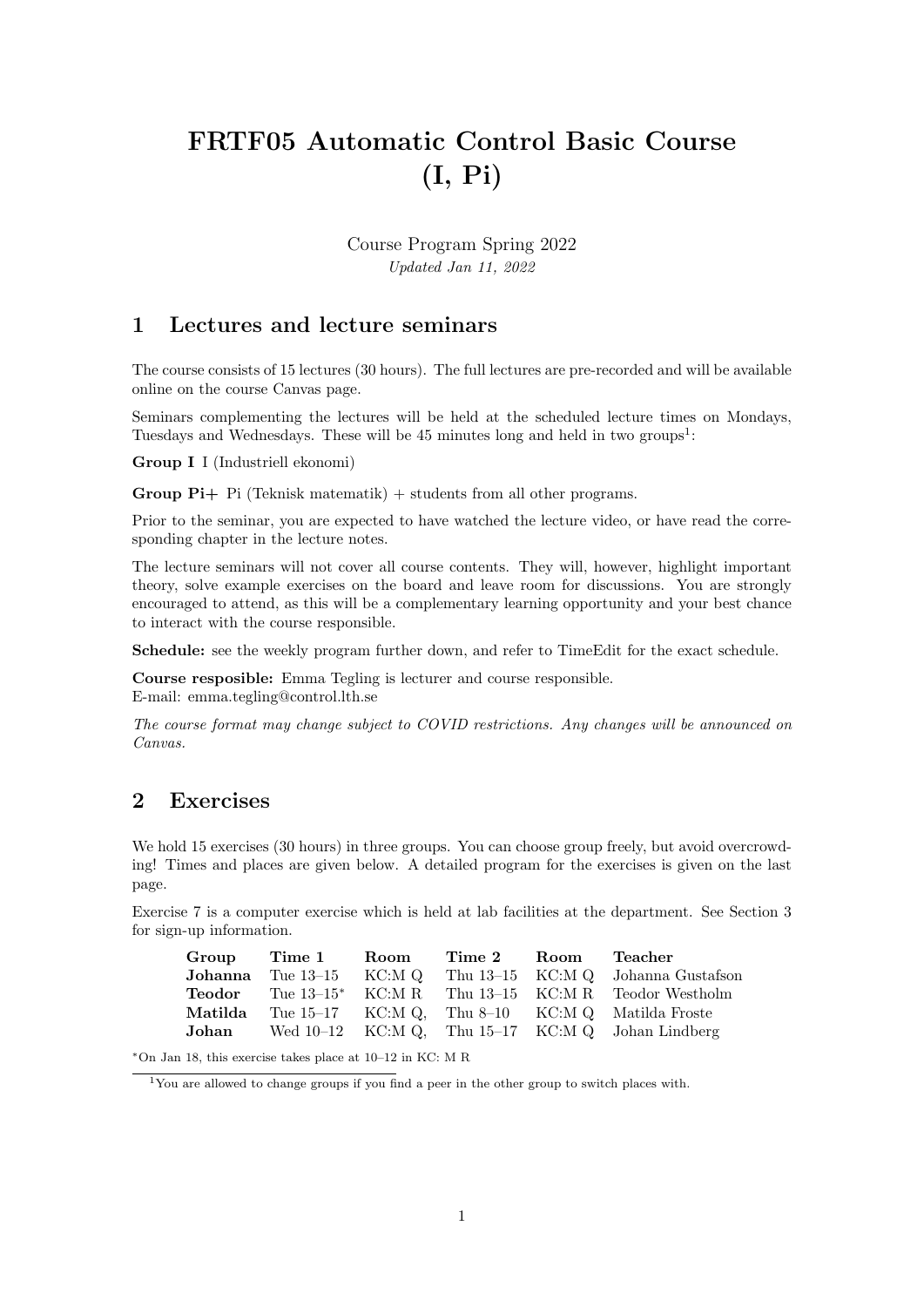# 3 Labs

There are three mandatory lab exercises in the course.

Preparing for the labs. The course labs are rather extensive and for them to be meaningful you need to prepare. For Lab 2 and Lab 3 there are mandatory homework problems, which you must be able to present at the beginning of the lab exercise. The second lab exercise also begins with a short test, and you must answer the questions correctly to be allowed to participate in the lab. No laboratory reports need to be written.

Lab manuals. Lab manuals are sold at KF-Sigma. Note that you cannot bring a pre-used lab manual to the lab.

Location. The labs are performed in Lab C, in the north-east wing of the KC4 building on the floor -1. Enter through entrance D at the north side of the building, from the parking between KC and Lophtet, and you will find the lab corridor immediately to the left.

Schedule and sign-up. The labs are performed during the hours 8.15–12.00, 13.15–17.00. There are 6 sessions  $+1$  backup for each lab. Note that lab sessions are *not* included in the TimeEdit schedule from the LTH schedule generator.

You need to sign up (on time!) to do the labs. Sign-up lists will be available through a link on Canvas. The sign-up lists for each of the three labs open during the week preceding the first lab exercise. Note that you must sign up during this week!

If you are unable to attend the lab you should report this to the administrators or lab responsible. There is one backup session for each lab. Persons who fail to show up to the lab without a valid reason, forget to sign up for the lab, or fail to submit preparatory exercises, will have to do the lab the next time the course is given. Fortunately, this is usually in the next study period.

|              | Lab Held | Sign-up opens and closes                                        | Responsible for sign-up |
|--------------|----------|-----------------------------------------------------------------|-------------------------|
| $\mathbf{1}$ |          | Course weeks 2–3 Course week 1, Jan 17 - Jan 21 Johan Lindberg  |                         |
| $\mathbf{2}$ |          | Course weeks 4–5 Course week 3, Jan 31 - Feb 4 Fethi Bencherki  |                         |
| 3            |          | Course weeks 6–7 Course week 5, Feb 14 - Feb 18 Fethi Bencherki |                         |

Computer exercise. Exercise 7 is a computer exercise held in course week 3 and booked in the same way as the labs. This exercise is not mandatory, though highly recommended.

| Held |  | Sign-up opens and closes                                                       | Responsible for sign-up |  |
|------|--|--------------------------------------------------------------------------------|-------------------------|--|
|      |  | <b>Exercise 7</b> Course week 3 Course week 2, Jan 24 - Jan 31 Fethi Bencherki |                         |  |

### 4 Interactive Computer Tools

In order to facilitate the learning and understanding of some of the concepts used in the course, there are interactive computer tools available (free!) for download from

#### https://arm.ual.es/ilm/

The module 'Modelling' is suitable for studying model descriptions. At exercise 7 you have the opportunity for supervised use of this module in our lab facilities.

### 5 Literature and course materials

Course compendia. The course is covered by four compendia:

 $Reglerteknik AK - Föreläsningar (Lectures)$ Reglerteknik AK – Exempelsamling (Exercises and solutions)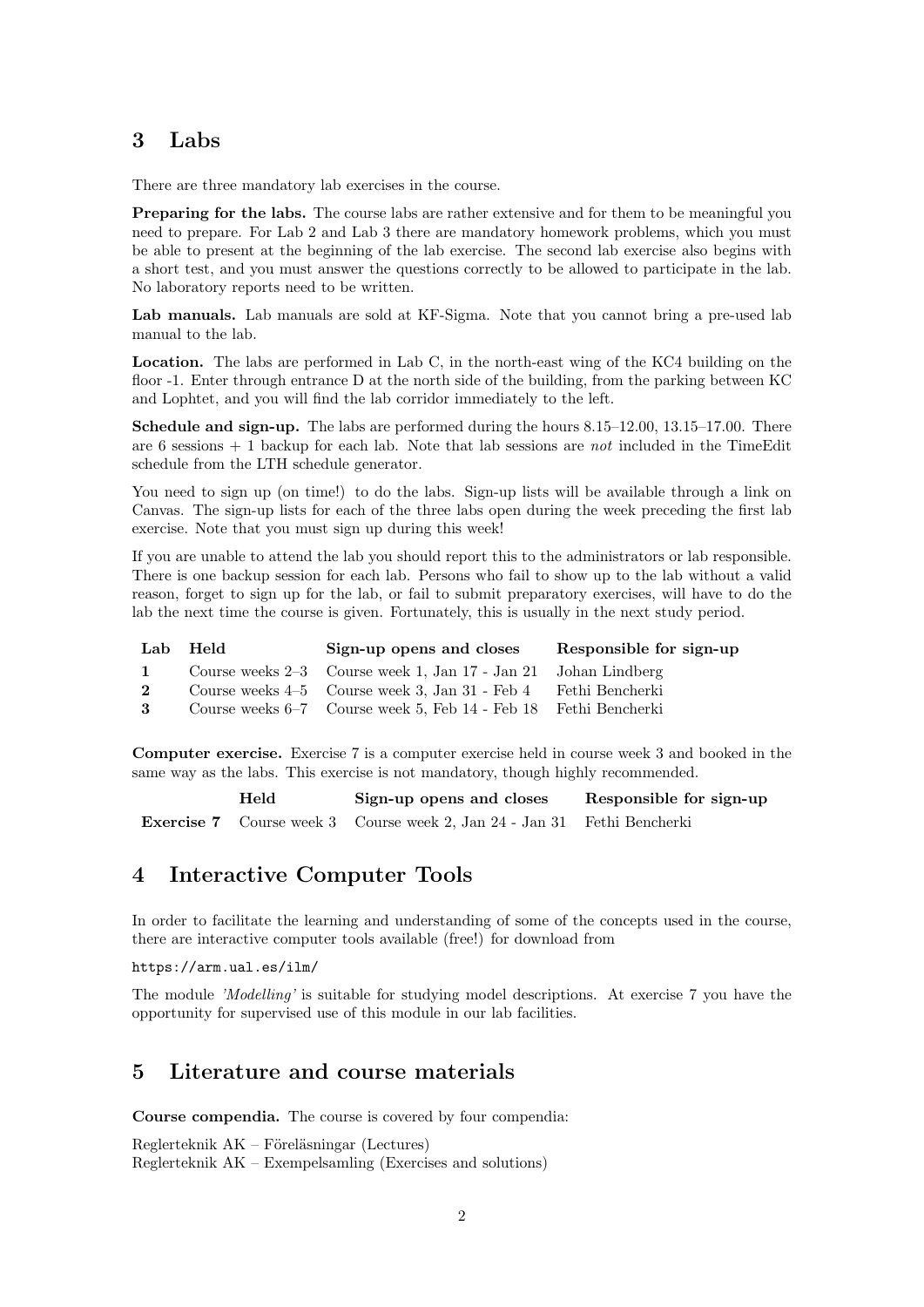Reglerteknik AK – Laborationer (Lab manual) Reglerteknik – Formelsamling (Collection of formulae)

The Swedish versions are sold by KF. The compendia are also available for free download in both Swedish and English from Canvas.

You are allowed to use the 'Formelsamling' on the exam.

**Textbooks.** For those interested in more reading we recommend Glad & Ljung: Reglerteknik  $-$ Grundläggande teori (Studentlitteratur 2006) or Lennartson: Reglerteknikens grunder (Studentlitteratur 2002). In English, we recommend Åström & Murray: Feedback Systems: An Introduction for Scientists and Engineers (Princeton 2008), available for free at www.cds.caltech.edu/ ~murray/amwiki!.

Additional materials. On the Canvas page, you can find many additional resources. For example, lecture videos, seminar recordings, special topics, and useful links.

#### 6 Exam

The written exam is 5 hours long.

You may use the following aids:

- 1. Reglerteknik Formelsamling (Collection of formulae)
- 2. Standard tables (TEFYMA)
- 3. Calculator (not pre-programmed with Bode diagrams or similar)

No textbooks, notes, or electronic aids are allowed. If in doubt regarding the above, ask the course responsible during a lecture.

The grades are: Fail, 3, 4 or 5.

The exam is on Thursday March 17, 14–19 at MA:10 D–J .

# 7 Department Offices

The Department offices are located in the M-building, temporarily located in KC4 (Kemicentrum), third floor. http://www.control.lth.se

#### Contact information

| Mika Nishimura (Ladok etc)        | 046-222 87 85 | mika.nishimura@control.lth.se  |
|-----------------------------------|---------------|--------------------------------|
| Emma Tegling (Course responsible) | 046-222 97 43 | emma.tegling@control.lth.se    |
| Johan Lindberg                    |               | johan.lindberg@control.lth.se  |
| Fethi Bencherki                   |               | fethi.bencherki@control.lth.se |
| Johanna Gustafson                 |               | johanna@integer.se             |
| Matilda Froste                    |               | ma7874fr-s@student.lu.se       |
| Teodor Westholm                   |               | teodorwestholm@hotmail.com     |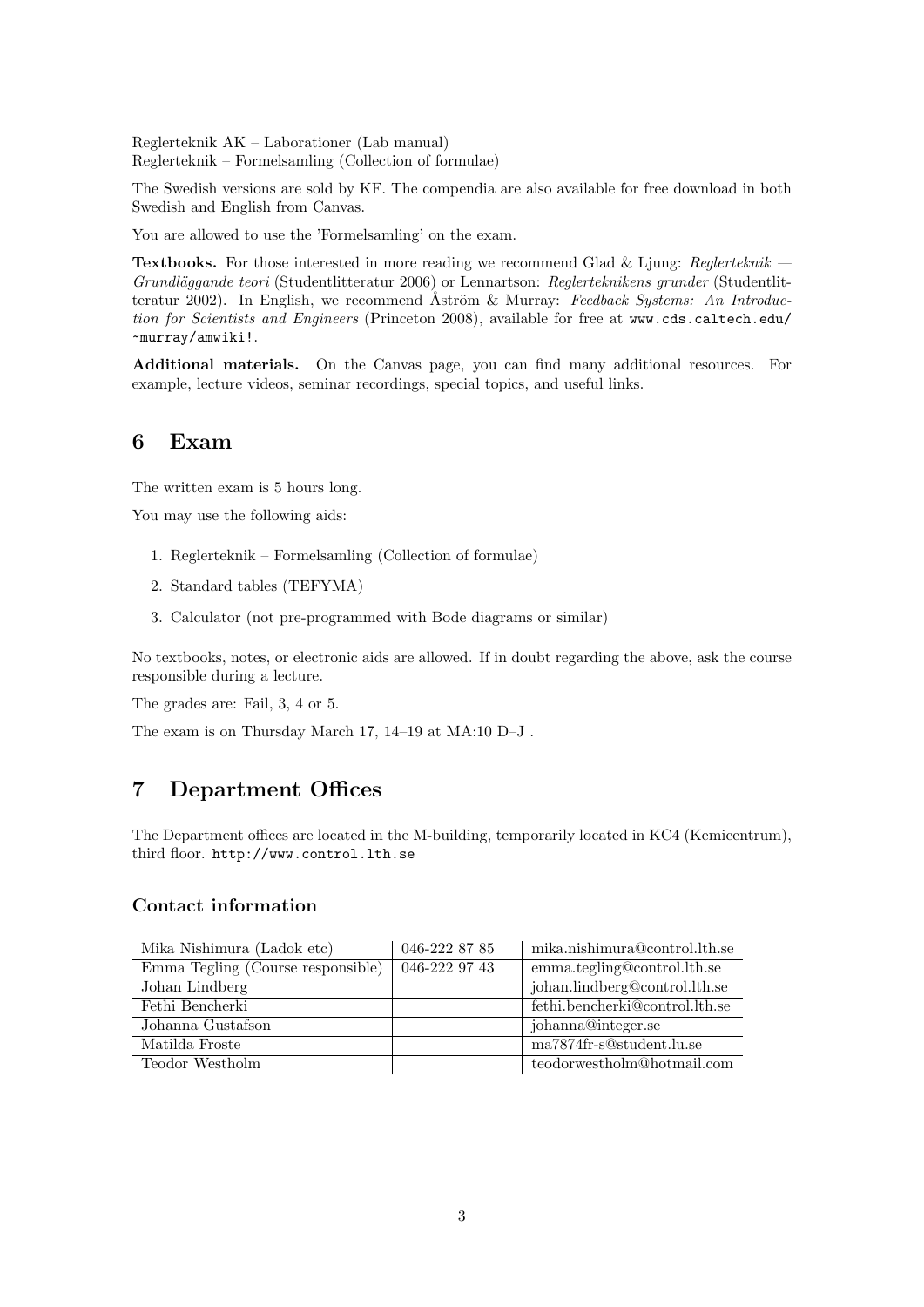# Weekly Program

Below is a weekly program with lectures (seminars!)=föreläsningar  $(F)$ , exercises= $\ddot{O}$ vningar  $(E)$ , and labs.

Note: Lecture seminars are held in two groups. The scheduled lecture times are divided as follows:

- Course week 1 (17-21 Jan) Group I first hour, Group Pi+ second hour
- Course week 2 (24-28 Jan) Group Pi+ first hour, Group I second hour
- Course weeks 3-7 TBD, check Canvas!

Example: In course week 1, a lecture is scheduled for Tuesday, Jan 18 8:00-10:00. Group I starts at 8:15, Group  $Pi+$  starts at 9:15.

You are allowed to change groups if you find a peer in the other group to switch places with.

| Week       | Date                 | Activity         |                                                                                                           |
|------------|----------------------|------------------|-----------------------------------------------------------------------------------------------------------|
| 1          | $17$ Jan $\,$        | F1:              | Course overview and introduction to control. PID control.<br>Lab 1.                                       |
|            | $18$ Jan $\,$        | F2:              | Process models. Linearization. Block diagrams.                                                            |
|            | 19 Jan               | F3:              | Impulse and step response analysis                                                                        |
|            |                      | $E1$ :<br>$E2$ : | Process models. Linearization.<br>System representations. Block diagrams.                                 |
|            |                      |                  |                                                                                                           |
| 2          | 24 Jan               | F4:              | Frequency analysis. Connections between model descrip-<br>tions.                                          |
|            | $25\,\,\mathrm{Jan}$ | F5:              | Feedback. Stability.                                                                                      |
|            | 26 Jan               | F6:              | Nyquist criterion. Stability margins.                                                                     |
|            |                      | E3:<br>E4:       | Poles, zero, step and impulse responses.<br>Frequency analysis. Bode- and Nyquist diagrams.               |
|            |                      |                  | LAB 1: Empirical investigation of two simple control problems.                                            |
| $\sqrt{3}$ | 31 Jan               | F7:              | Sensitivity. Stationary errors. Lab 2.                                                                    |
|            | 2 Feb                | F8:              | State feedback control.                                                                                   |
|            |                      | E5:<br>E6:       | PID-control. Lab 2.<br>Nyquist criterion. Stability margins.                                              |
|            |                      | E7:              | Computer exercise.                                                                                        |
| 4          | 7 Feb                | F9:              | Kalman filtering.                                                                                         |
|            | 9 Feb                | F10:             | Output Feedback Control. PolE/zero-cancellation. Lab 3.                                                   |
|            |                      | E8:<br>E9:       | Stationary error. Sensitivity.                                                                            |
|            |                      |                  | State feedback control. Controllability.<br>LAB 2: Modeling and calculation of PID-controller parameters. |
| 5          | $15$ Feb             | F11:             | Compensation in the frequency domain.                                                                     |
|            | $16$ Feb             | F12:             | PID-control.                                                                                              |
|            |                      | E10:             | Kalman filtering. Observability. Lab 3.                                                                   |
|            |                      | E11:             | Compensation in the frequency domain.                                                                     |
| 6          | $22\,$ Feb $\,$      | F13:             | Controller architectures. Implementation.                                                                 |
|            | 23 Feb               | F14:<br>E12:     | Synthesis example.<br>PID-control.                                                                        |
|            |                      | E13:             | Controller architectures.                                                                                 |
|            |                      |                  | LAB 3: Control of flexible servo.                                                                         |
| 7          | 2 mar                | F15:             | Repetition.                                                                                               |
|            |                      | E14:             | Synthesis.                                                                                                |
|            |                      | E15:             | Repetition.                                                                                               |
| 8          | 17 Mar               | EXAM             |                                                                                                           |